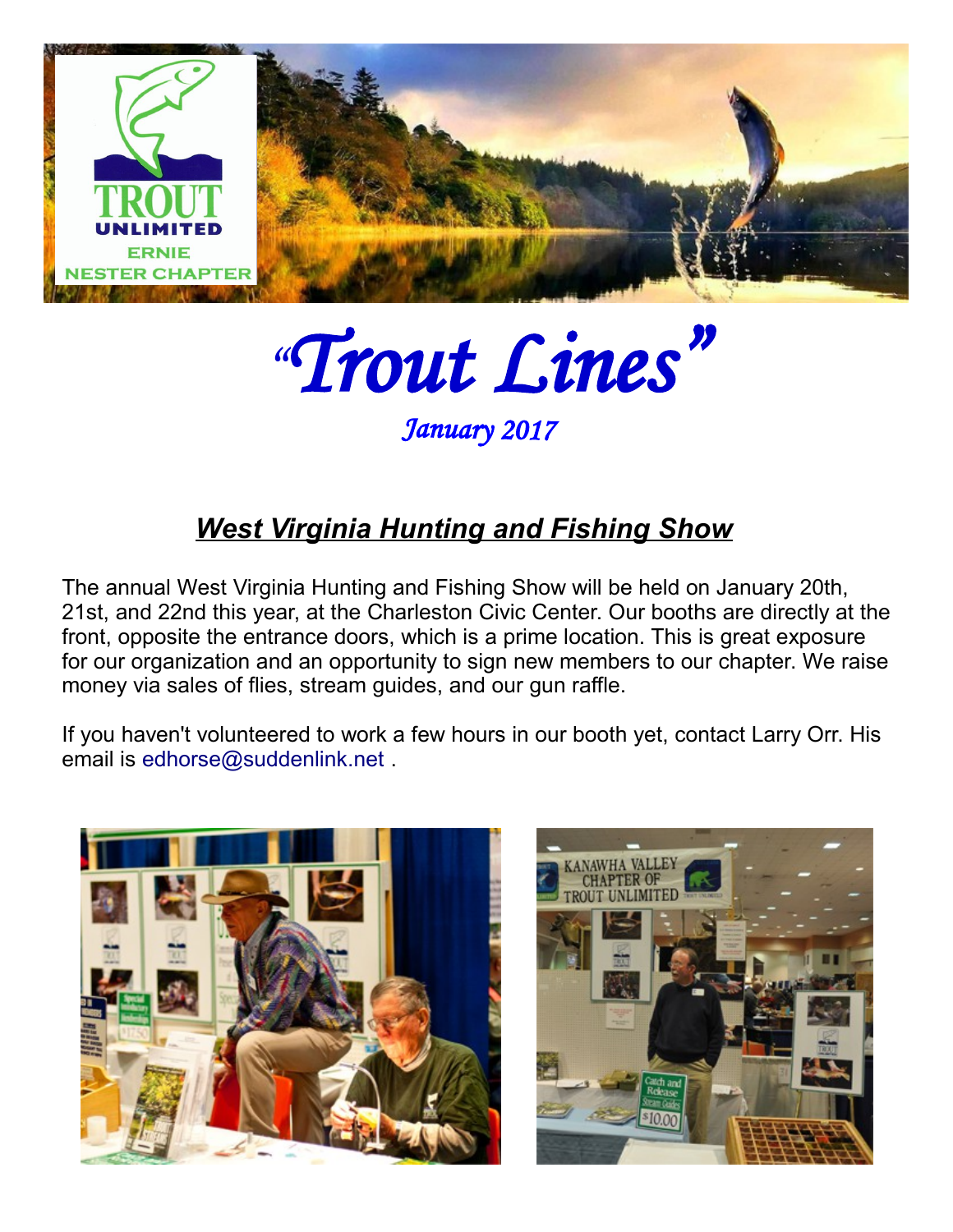

#### **ENCTU ANNUAL BANQUET 3-14-17– Save the Date!!!**

The Ernie Nester Chapter of Trout Unlimited will hold its Annual Banquet on the evening of Tuesday, **March 14th, 2017**, at the Elks Club in Charleston, WV. Rollin Smoke BBQ will be catering the banquet again. The banquet committee asks your help reaching out to your contacts for raffle/auction prizes and/or sponsors.

Obviously all fishing items, lodging at fishing lodges/camps and guided trips are the most desirable. Other great prizes given in the past have been gift certificates from restaurants, bed and breakfasts, other outdoor events and trips, such as for skiing, golf, whitewater. Tickets to sporting or musical performances are welcome.

If you are interested in providing a banquet prize for our raffles and auctions or being a sponsor please contact Jeff Nelsen at (304) 768-3933 or his email: jefflnelsen@suddenlink.net

The banquet serves as our annual fundraising event and also recognizes our chapter members and others, who contribute to our mission to protect, conserve and restore the trout fisheries of WV.

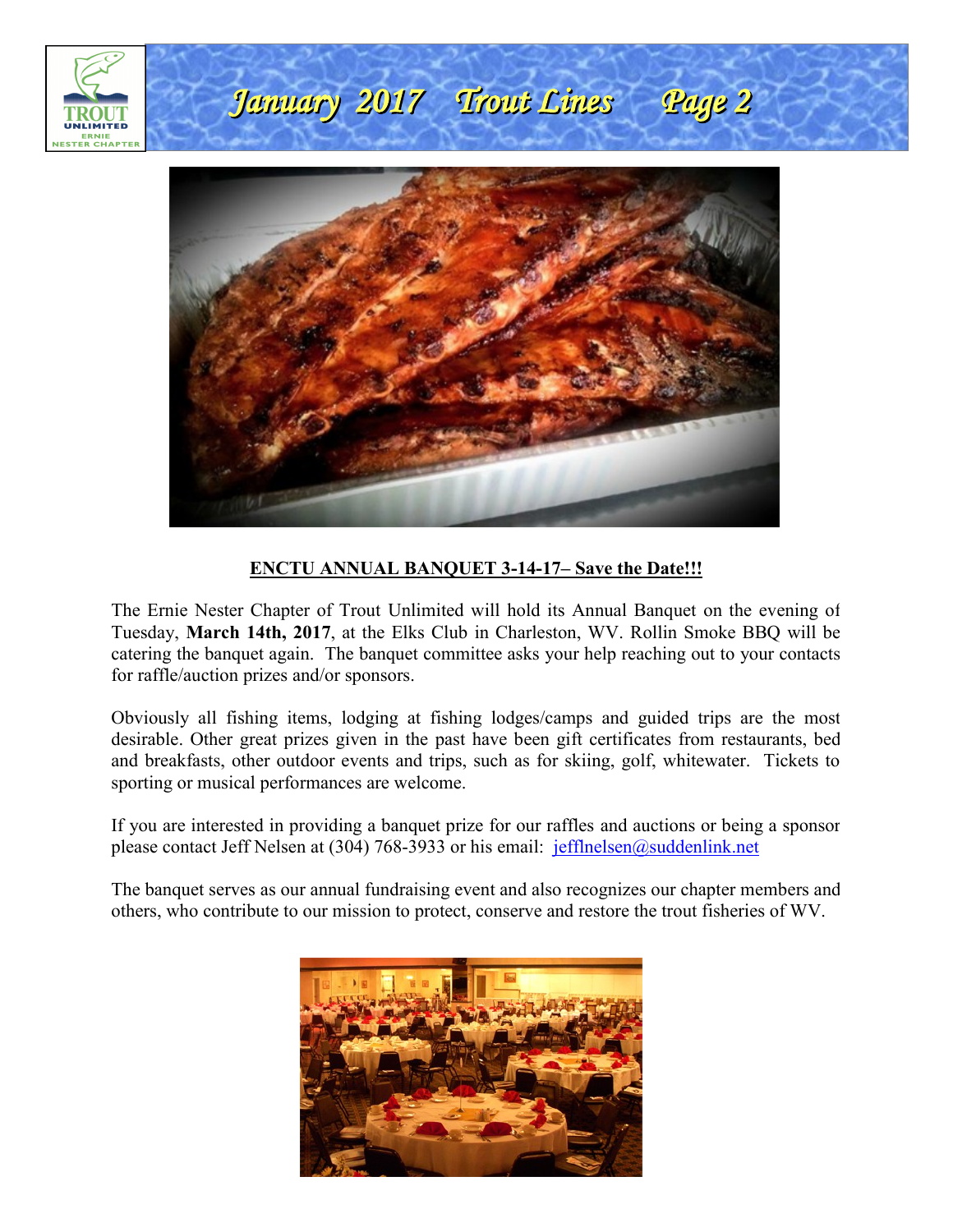

## *Angling Art Classes*

Remember that the 2017 Angling Art Classes start on January 26<sup>th</sup> on Thursday nights. For registration or information email ENCTUclasses@gmail.com. See December's Trout Lines for the complete schedule.

## *December's ENCTU Meeting*

December's fly tying and swap meet was a great success! A lot of fly tying experience was shared and we learned many tricks of the craft from each other. I think we should have more meetings of the same type. Charlie Krepps also shared some of his knowledge and tips for caring for your gear and making the sport easier. Don't miss the January meeting as we prepare for the WV Hunting and Fishing Show.

## *What is your favorite winter season fly?*

Let's find out what is the most popular fly used during the winter season in West Virginia by our members. Please email me your choice at enctu.newsletter@gmail.com by January  $20<sup>th</sup>$  and I will put the top choices in next month's newsletter. We will need as many responses as possible for this to have any meaningful outcome.

## **Surplus Trout Were Stocked**

West Virginia DNR hatcheries had some surplus trout in December of last year. Between December  $5<sup>th</sup>$  and December  $9<sup>th</sup>$  approximately 17,000 pounds of rainbow trout were stocked in 20 streams. The locations were given on the WV DNR stocking line daily. Though the trout stocked were slightly smaller than those normally stocked, they will still provide a lot of fishing enjoyment. These along with January stockings should provide a lot of opportunity for trout fishermen. The stream flows have been excellent. Current stocking updates are available by calling 304-558-3399. January 3rd stockings were Glady Fork, Larenim Park Lake, Shavers Fork (upper section), Summit Lake, Watoga Lake, Williams River.

**Humor:** One day two guys, Frank and Bob, were out trout fishing.

A funeral service passes over the bridge they're fishing by, and Bob takes off his hat and puts it over his heart. He does this until the funeral service passes by.

Frank then said "Gee Bob, I didn't know you had it in you!"

Bob then replies "It's the least I could do. After all I was married to her for 30 years."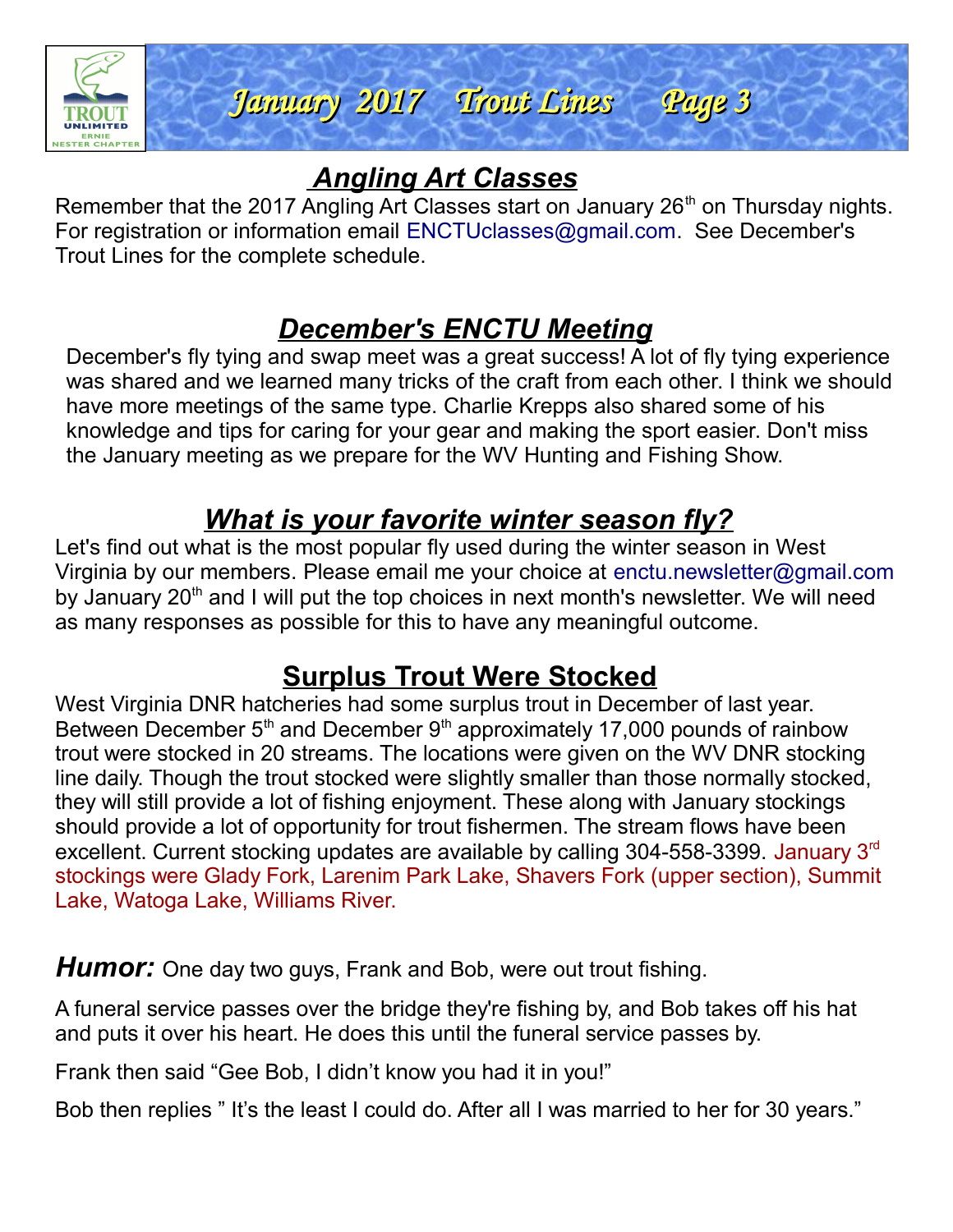

# January 2017 Trout Lines Page 4 January 2017 Trout Lines Page 4

ł



### **2017 Hunt Show ENCTU Gun Raffle**

#### **Henry Lever Action, Octagon Barrel, Open Rifle Sights**

**• Caliber: 22 magnum**

- **Model: Goldenboy • Finish: Blue**
	-
- **Stock Frame/Grips: Wood**
- **Receiver: Brasslite**

**• Made in America**

Proceeds go to the **Ernie Nester Chapter of Trout Unlimited** supporting conservation, restoration, preservation and reconnection of coldwater streams

#### **Provided by and Pickup Location**:

Spring Hill Rod & Gun 4901 MacCorkle Ave SW South Charleston, WV 25309 304-768-2090

Anyone under 18 must be accompanied by parent/guardian

#### **\$1.00 per ticket**

| 6 tickets  | for | \$5  |
|------------|-----|------|
| 12 tickets | for | \$10 |
| 18 tickets | for | \$15 |
| 24 tickets | for | \$20 |
| 30 tickets | for | \$25 |
| 36 tickets | for | \$30 |
| 42 tickets | for | \$35 |
| 48 tickets | for | \$40 |
| 54 tickets | for | \$45 |
| 60 tickets | for | \$50 |

**Winning ticket to be drawn at 5:00 PM January 22nd** (Need not be present to win)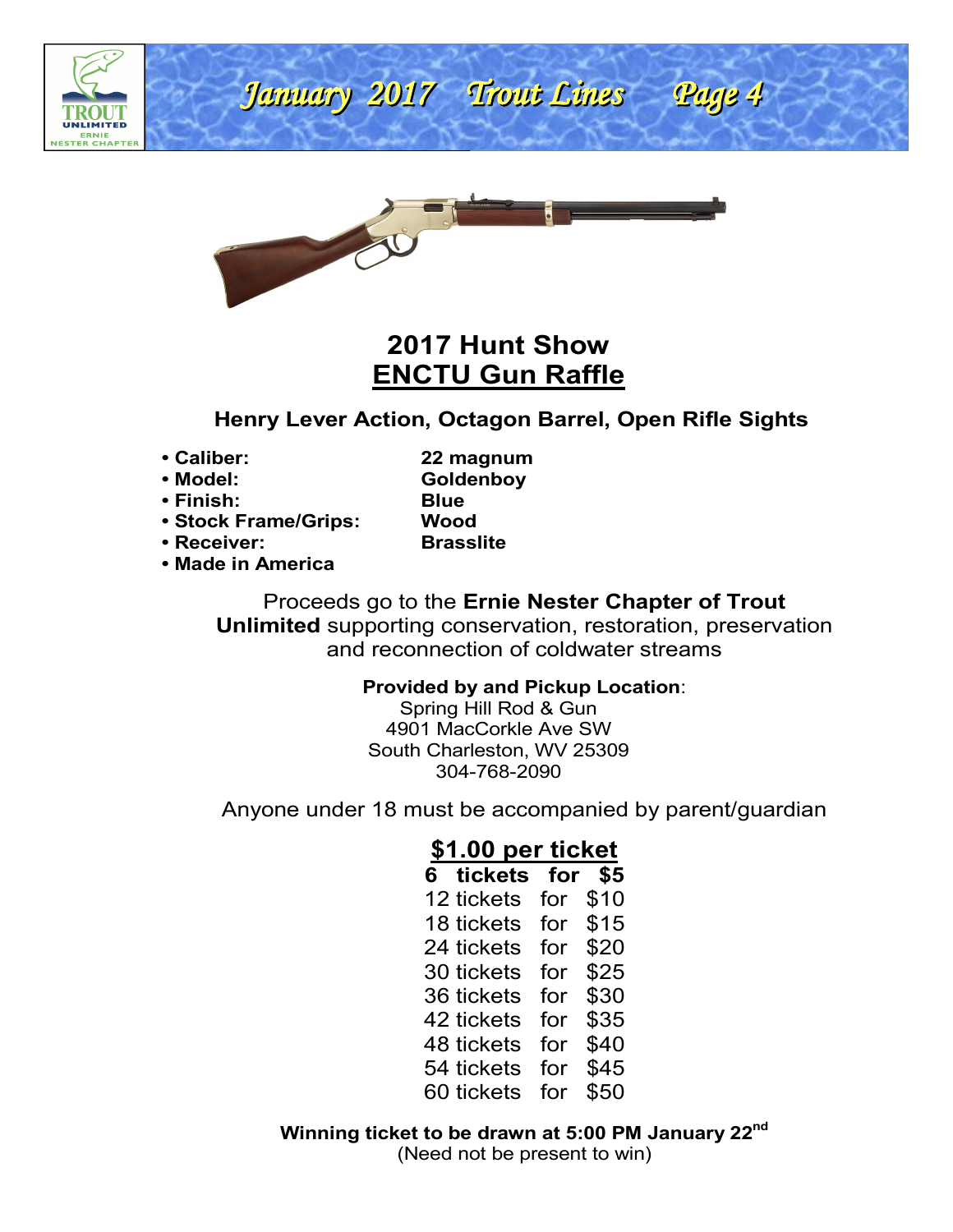

## *Winter Trout Fishing In the Southeast*

While the Northeast and upper Mid-Atlantic states are suffering with freezing temperatures, the Southeast is normally enjoying moderate weather and good trout fishing. Snow is uncommon in the Southeast for most of the winter, even in the higher elevations. A lot of days are in the 50s and some in the 60s. This makes for great winter trout fishing, compared the the Northeast and upper Mid-Atlantic states.

Both North and South Carolina manage quite a few Delayed Harvest streams, where they are catch and release only, until around June. A number of large trout are stocked in these streams and many have large wild trout. Streams that are crowded in the spring and summer are sparsely fished during the winter in many areas. To successfully fish these areas, you need to do some research on available waters, their access, and the regulations.

Brevard, NC has a fly fishing only, catch and release section of the Davis River nearby. Containing large browns and rainbows, this river is normally crowded during the spring and summer, but thins out a lot during the winter. Midges are the common trout food during this period, On warm days blue wing olive flies sometimes work well.

The North Fork Mills River around Hendersonville, NC is another DH river. For a list of those go to www.ncwildlfe.org . The Chattooga River in South Carolina has DH sections brimming with large trout, per the SC DNR. Starting at the Russell Bridge over State Route 28 is one section and another is a very remote one stocked by helicopter in the Sims Field area. This section is also home to some very large wild browns. Good dry fly fishing can be found in this area.

So if you want to avoid cabin fever a little this winter, the Southern trout waters can provide an alternative if you willing to invest a little research and a day's travel time each way to the areas. http://www.southerntrout.com/ has good info on southern trout fishing. Check out the Magazine Archive on that page.